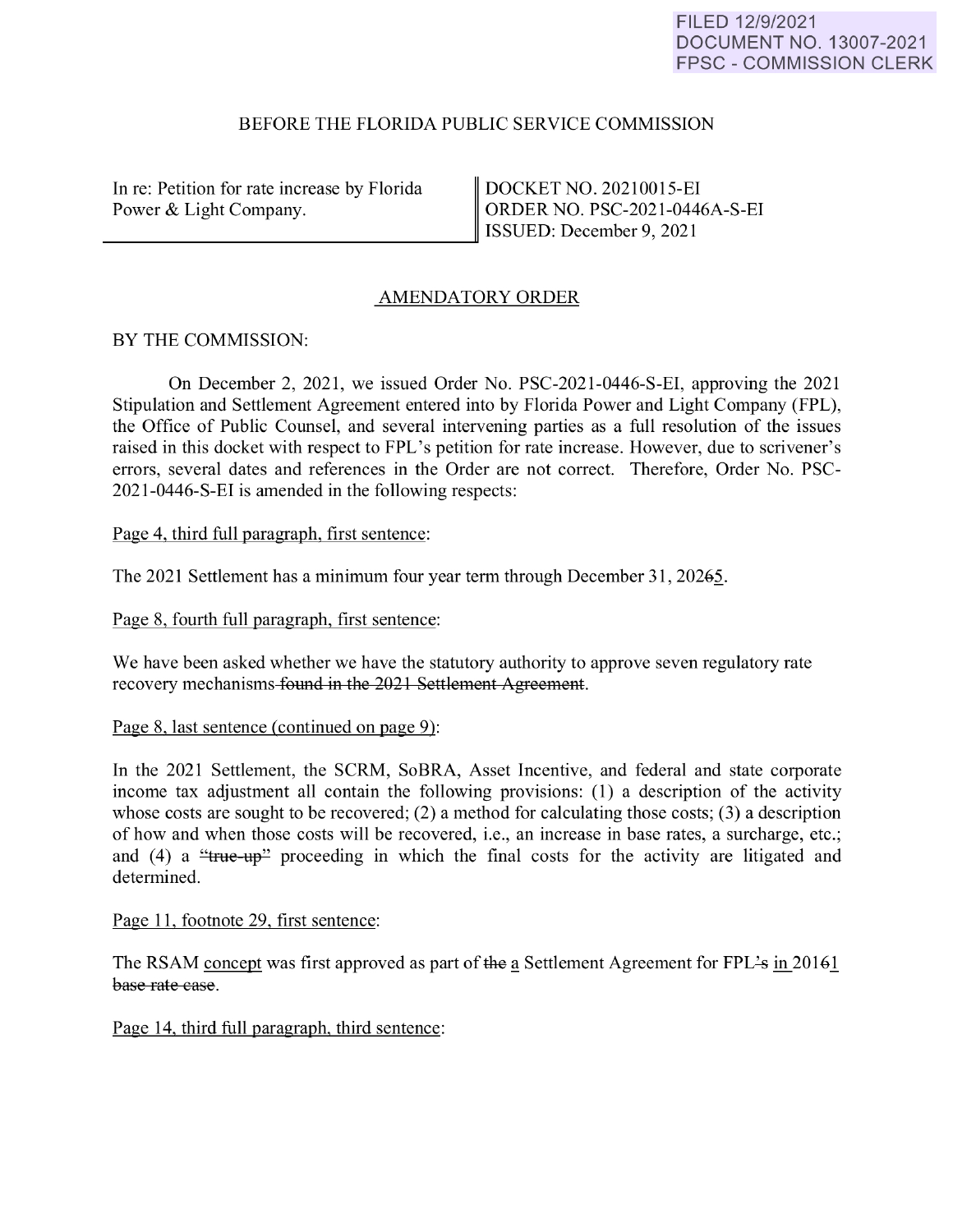### ORDER NO. PSC-2021-0446A-S-EI DOCKET NO. 20210015-EI PAGE 2

As noted above, the procedures established in the 2021 Settlement for the SCRM, SoBRA, Asset Incentive, and federal and state corporate income tax adjustments all require a "true-up" proceeding in which the final costs for each activity are litigated and determined.

# Page 14, third full paragraph, fourth sentence:

Contrary to FAIR and Fla. Rising's assertion that there has been no opportunity by ratepayers to question these mechanisms and adjustments prior to their implementation and prescribed rate increases, ratepayers will actually have been given two opportunities to do so: once at the November 2 September 20, 2021, hearing on the base rate case/2021 Settlement, and another when the final costs are ultimately determined.

### Page 17, third bullet, first sentence:

FPL can seek recovery of costs associated with any tropical storm system named by the National Hurricane Center or its successor without the application of any form of earnings test or measure and irrespective of previous or current base rate earnings or the remaining unamortized storm reserve as described in Paragraph 16 of the 2021 Settlement.

Based on the foregoing, it is

 ORDERED by the Florida Public Service Commission that Order No. PSC-2021-0446-S-EI is hereby amended to reflect the above corrections. It is further

ORDERED that Order No. PSC-2021-0446-S-EI is reaffirmed in all other respects.